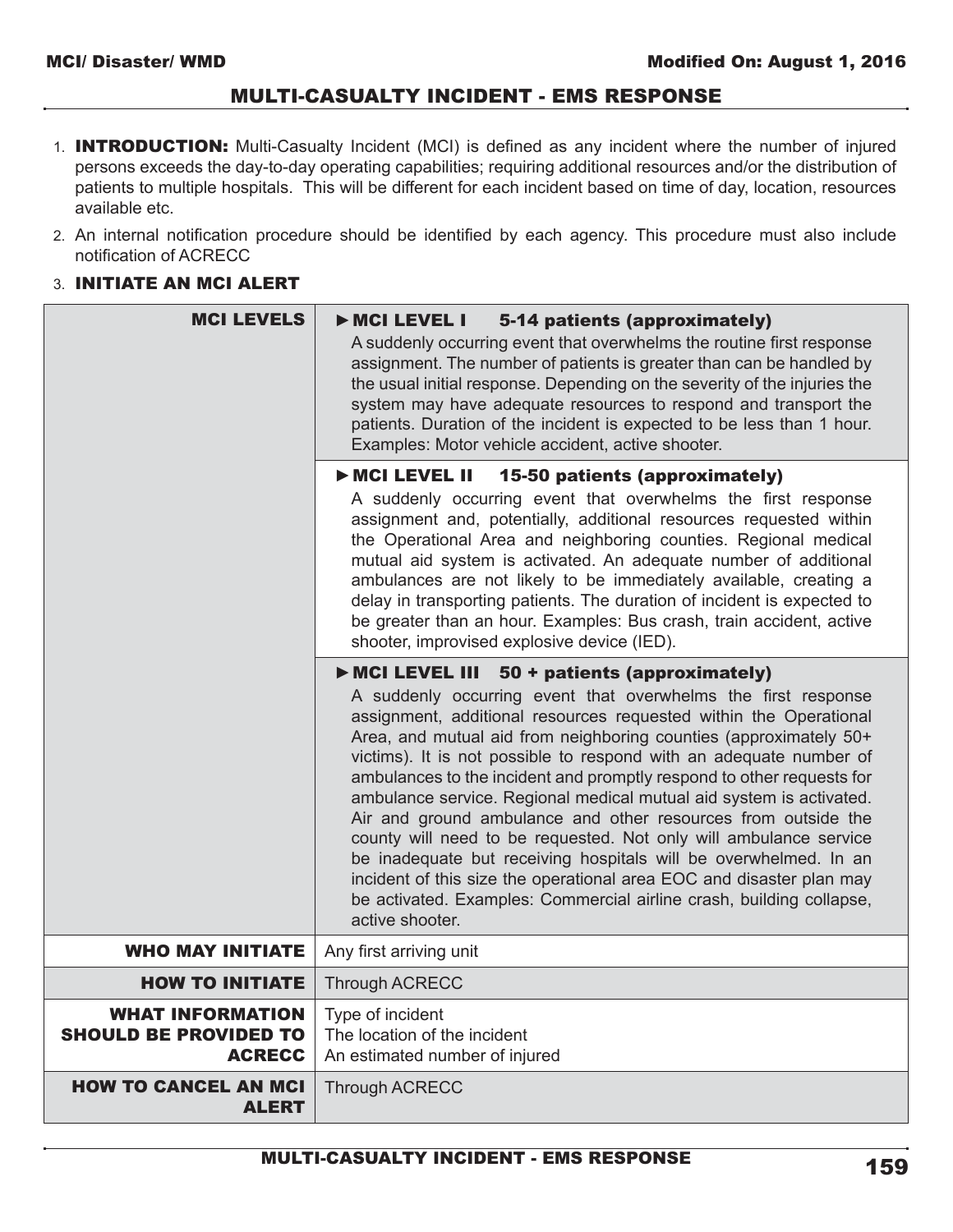## MULTI-CASUALTY INCIDENT - EMS RESPONSE

#### 4. MANAGEMENT OF MCI INCIDENTS AND PATIENT DISTRIBUTION

- 4.1 Once an MCI alert is determined by prehospital personnel, Alameda County Regional Emergency Communications (911 dispatch) will be notified and will "Initiate an MCI" under the Reddinet MCI module. ACRECC will immediately send an "ED Capacity poll and general notification" to the hospitals in Alameda County
- 4.2 For MCI Levels II & III, ACRECC will notify the EMS Duty Officer of the incident
- 4.3 Emergency responders shall perform triage using one of the following triage methods:
	- ▶ The Simple Triage and Rapid Treatment (START) algorithm for adults and JumpSTART for pediatrics
	- The Sort, Assess, Lifesaving Interventions, Treatment / Transport (SALT) algorithm for patients in all age groups
	- 4.3.1 Acuity based Triage colors for both Triage Tape and Triage Tags are universally accepted as Black (expectant / deceased), Red (immediate / life threatening,), Yellow (delayed / serious non life threatening), and Green (minor / walking wounded). Only Black, Red, Yellow, and green are acceptable triage colors
	- 4.3.2 The use of colored "Triage Tape" upon initial contact with victims at the crisis site is preferred over Triage Tags to identify initial acuity. Triage tags should be used at the external Casualty Collection Point (CCP) outside the crisis site or applied to patients during transport. Acuity guided transport of all patients shall occur in a coordinated and expedient manner
- 4.4 Hospital Poll: For MCI incidents involving 15+ patients, ACRECC will send a "bed capacity" poll to all hospitals in Alameda County to confirm bed availability
- 4.5 For the duration of the MCI, the Transportation Unit Leader under ICS will determine transportation methods and destinations
- 4.6 Whenever possible, patients should be transported to the most appropriate hospital without overloading one particular facility. Every effort will be made to transport trauma patients to a designated trauma hospital. In a Level II or III MCI, transport to a designated trauma center may not always be possible
- 4.7 First Round Destination Procedure may be implemented without prior authorization. All Alameda County receiving hospitals should prepare to receive patients, especially those in close proximity to the incident

| <b>First Round Destination Procedure</b>                                                                                                                                                              |                                                                                                                                                |  |
|-------------------------------------------------------------------------------------------------------------------------------------------------------------------------------------------------------|------------------------------------------------------------------------------------------------------------------------------------------------|--|
| Non-Trauma patients** to each Alameda<br>County receiving hospital (for a total of 6):<br>$\checkmark$ Two (2) "Immediate"<br>√Four (4) "Delayed" and/or "Minor"<br>** e.g.: Medical incident, HazMat | <b>Trauma patients to each Alameda County</b><br>Trauma Center (for a total of 7):<br>√Three "Immediate"<br>√Four (4) "Delayed" and/or "Minor" |  |